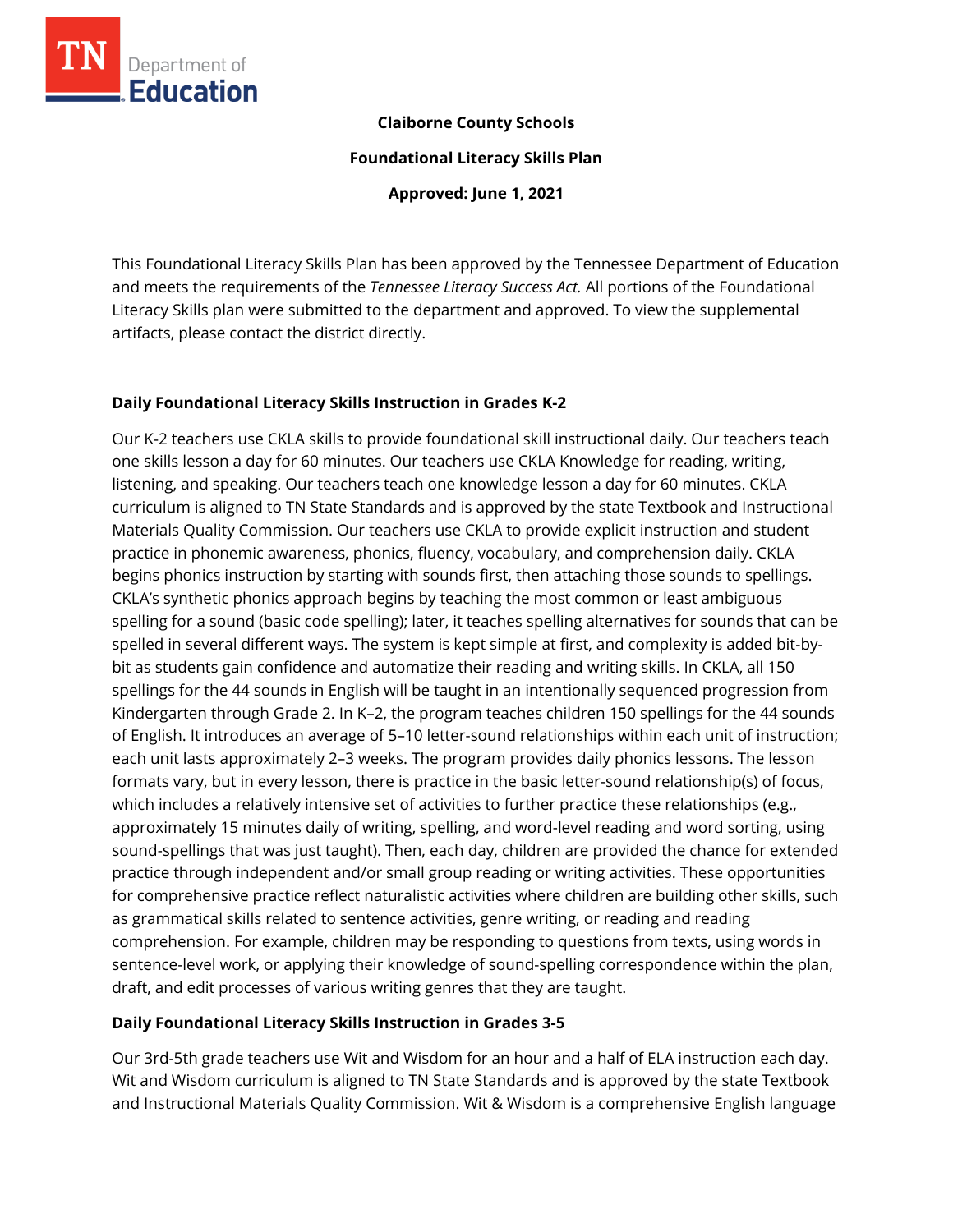Department of Education

arts curriculum. Each Wit & Wisdom module centers on studying rich and engaging texts curated to build student knowledge of important arts, history, and sciences ideas. The approach is integrated and text-based: daily reading, writing, speaking, listening, grammar, fluency, and vocabulary study is based on—and draws on evidence from—exceptional texts. All daily instruction includes components for knowledge-building (to build and improve the ability to comprehend complex texts and apply that knowledge as they listen, read, write, think, and speak) for about 60 minutes per day and foundational skills instruction that includes fluency, grammar, morphology, spelling, and writing for at least 30 minutes per day. Our adopted curriculum also engages students in work around fluency, vocabulary, and comprehension. The fluency, vocabulary, and comprehension skills are not taught in isolation but are embedded within the lesson to ensure continuity, cohesion, and connection. All of our 3rd-5th grade students also receive 30 minutes of RTI2 time to focus on skill needs based on AIMS Web assessment data. We utilize SPIRE, Read Live, Fast Forward, and Great Leaps to close skill needs.

## **Approved Instructional Materials for Grades K-2**

Amplify - K-5 Core Knowledge Language Arts

#### **Approved Instructional Materials for Grades 3-5**

Great Minds - 3-5 Wit and Wisdom

# **Universal Reading Screener for Grades K-5. This screener complies with RTI<sup>2</sup>and Say Dyslexia requirements.**

AIMS Web Plus

#### **Intervention Structure and Supports**

In the fall, students are given a universal screener (AIMSWEB) to determine which students have a significant reading deficiency or are "at-risk". Our interventionist, classroom, teachers, school administrators, school psychologist, and district RTI Supervisor review universal screener data to determine which students need intervention support to close learning gaps. Those students demonstrating need are classified as in need of Tier II or Tier III instruction. Students classified as Tier II or Tier III are given a diagnostic assessment to determine specific deficits in order to best assign students to a small group with an intervention that will narrow skill gaps. Students receive daily, small-group intervention for at least 30 to 60 minutes in their area of greatest deficit. We have research-based options for reading intervention support available to our students who are "at-risk" and/or who have been identified with a significant reading deficiency. Our recently adopted ELA curriculum contains an assessment and remediation guide in which teachers can find activities that directly address skill gaps. They can tailor this to the needs of their RTI group of students. If that intervention is not proving to be effective, more comprehensive, strategic interventions (such as SPIRE) become an option. Data teams meet every 4  $\frac{1}{2}$  weeks to determine if a change in the intervention or the person providing the intervention is warranted. The data team also looks at other variables (attendance, engagement) as part of the decision-making process before a change is made to the programming or provider. Our students receive explicit instruction in their area of deficit in small groups using research-based materials and strategies. These students are also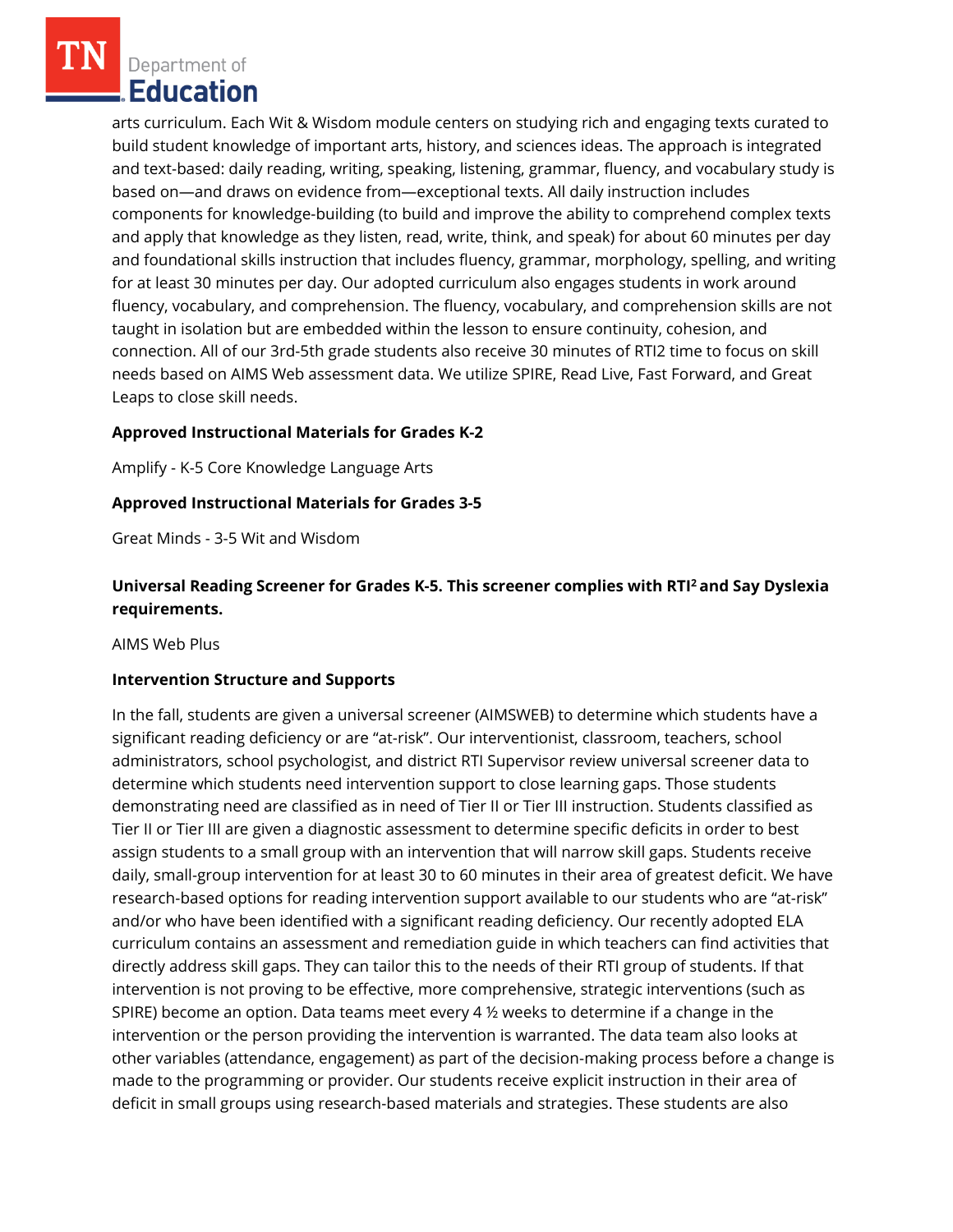Department of **Education** 

screened using additional survey level assessments to determine if they have characteristics of dyslexia. Students who do demonstrate those characteristics receive intensive intervention as outlined in the Say Dyslexia Law using programs that meet the law's requirements. Our district uses a research-based supplemental program as one intervention for students with characteristics of dyslexia. Our district notifies families of students who demonstrate characteristics of dyslexia. Families are notified that the SPIRE curriculum is used to support those students, as it is based on the Orton-Gillingham approach of systematic, explicit, sequential, phonics-based instruction and is considered a strong support for those students. Intervention takes place daily during a grade-level time in the master schedule just for RTI. When students are in their RTI groups, they work on activities and assignments that make them stronger in that skill. For example, students who need instruction in comprehension may read a new text and answer scaffolded questions, all related to the knowledge-building unit they are studying in Tier I instruction. For students who need fluency support, they may receive intervention using the SPIRE program. We host yearly literacy nights where we share the benefits of children being able to read by the end of 3rd grade, as well as provide take-home reading activity kits, books, and information on how to support your child as they learn to read. The interventionist helps parents understand how to read benchmark and progress reports, as well as how parents and guardians can help at home. We will be adding Google Meet Video Sessions for 2021-2022, where the Elementary Supervisor shares ideas and tips on how parents can support their learning at home. She'll share foundational skill activities that are both fun and educational.

#### **Parent Notification Plan/Home Literacy Reports**

Our district notifies parents in grades K-8 if their child is "at-risk" for or has a significant reading deficiency (as evidenced by students scoring in the 0-25th percentile or teacher recommendation when a child performs above the 25th) immediately after the district's schools complete the fall universal screening. Students' scores are communicated in parent-friendly language that provides a clear explanation of student skill gaps and the depth and extent of student needs. The parents are told what intervention their student will receive and the amount of time each day the student will receive services. This is coupled with a description of the importance of being able to ready by the end of 3rd grade. The district defines how students are assessed and what a "significant reading deficiency" means. Parents are subsequently notified of their child's progress, or lack of progress, after the 4 ½ week data team meetings. In the parent notifications/communication, data teams note any changes being made if the child is not showing sufficient progress as evidenced by progress monitoring and universal screening data as well as recommended activities (that do not require purchased resources) that will support students in the area of deficit (activities are not tailored by the child, but tailored by skill deficit generally). These communications go out to parents with students in grades K-8 three times annually. Additionally, the ELA curriculum contains parent letters in the younger grades that outline the foundational skills and knowledge domains for the coming week that will inform and equip parents to work with the child. Families can better understand how to support their student(s) through questions about their texts and through an awareness of what foundational skills their child(ren) are learning.